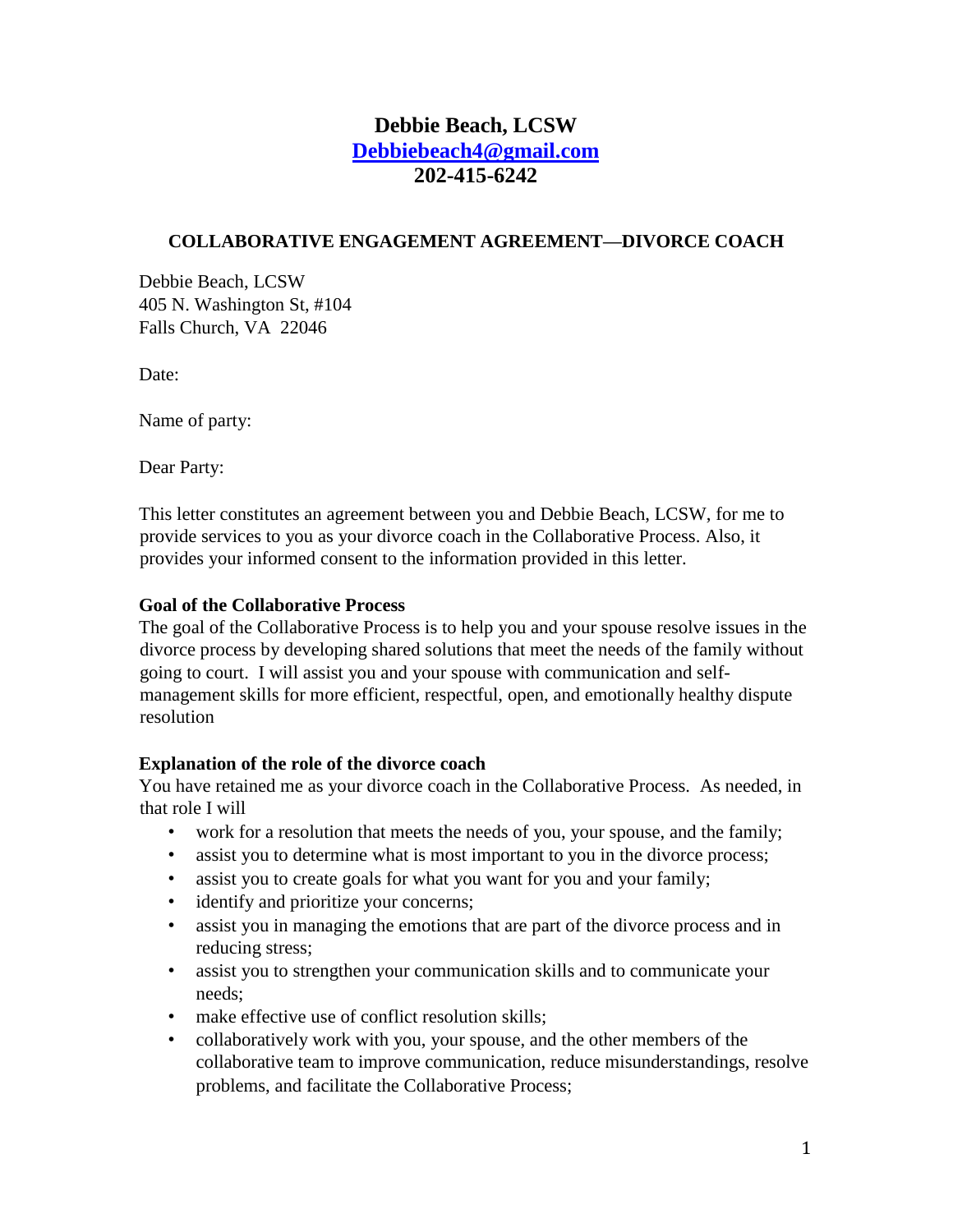- assist you in developing co-parenting skills;
- assist you in developing a parenting plan with your spouse; and
- facilitate process and communication at meetings with the goal of making each meeting as effective, productive, and efficient as possible.

The divorce coach does not provide therapy to you, your spouse, or your children. If you need assistance on issues that fall outside of the Collaborative Process or that require more support than I can provide, I will discuss this with you and, at your request, provide you with referrals.

As the divorce coach, I cannot serve in any other role with you or any member of your family either during or after the Collaborative Process.

## **Your responsibility**

Collaborative divorce coaching is a joint effort between party and coach. While a successful outcome cannot be guaranteed, your commitment to the process is essential for a positive outcome.

You agree to comply with the collaborative participation agreement that you and your spouse sign to start the process, including

- to communicate respectfully
- to provide full, honest, and voluntary disclosure of all important information related to the collaborative matter, including information which either party might need to make an informed decision about each issue in dispute
- to commit to regular meetings with your coach and with other members of the collaborative team
- to complete homework assignments to obtain important information as requested
- to express your needs
- to be flexible and open in considering options for dispute resolution
- to take into account not only your needs, but also the needs of your spouse and other family members in considering resolution of issues

If at any time in the Collaborative Process you have questions, please ask for clarification. Your initial impressions about the collaborative divorce process, suggested procedures and goals, and your feelings about whether you are comfortable working with me are important to the process and to a successful party-coach relationship.

## **Meetings**

I will meet with you individually initially and, as needed, throughout the Collaborative Process to clarify your goals and develop strategies for reaching your goals. Also, I will meet with you, your spouse, and your spouse's divorce coach to work on communication skills and other issues and, when appropriate, your co-parenting relationship, parenting issues, and a co-parenting plan. If a child specialist is involved, I will meet with you, your spouse, your spouse's coach, and the child specialist.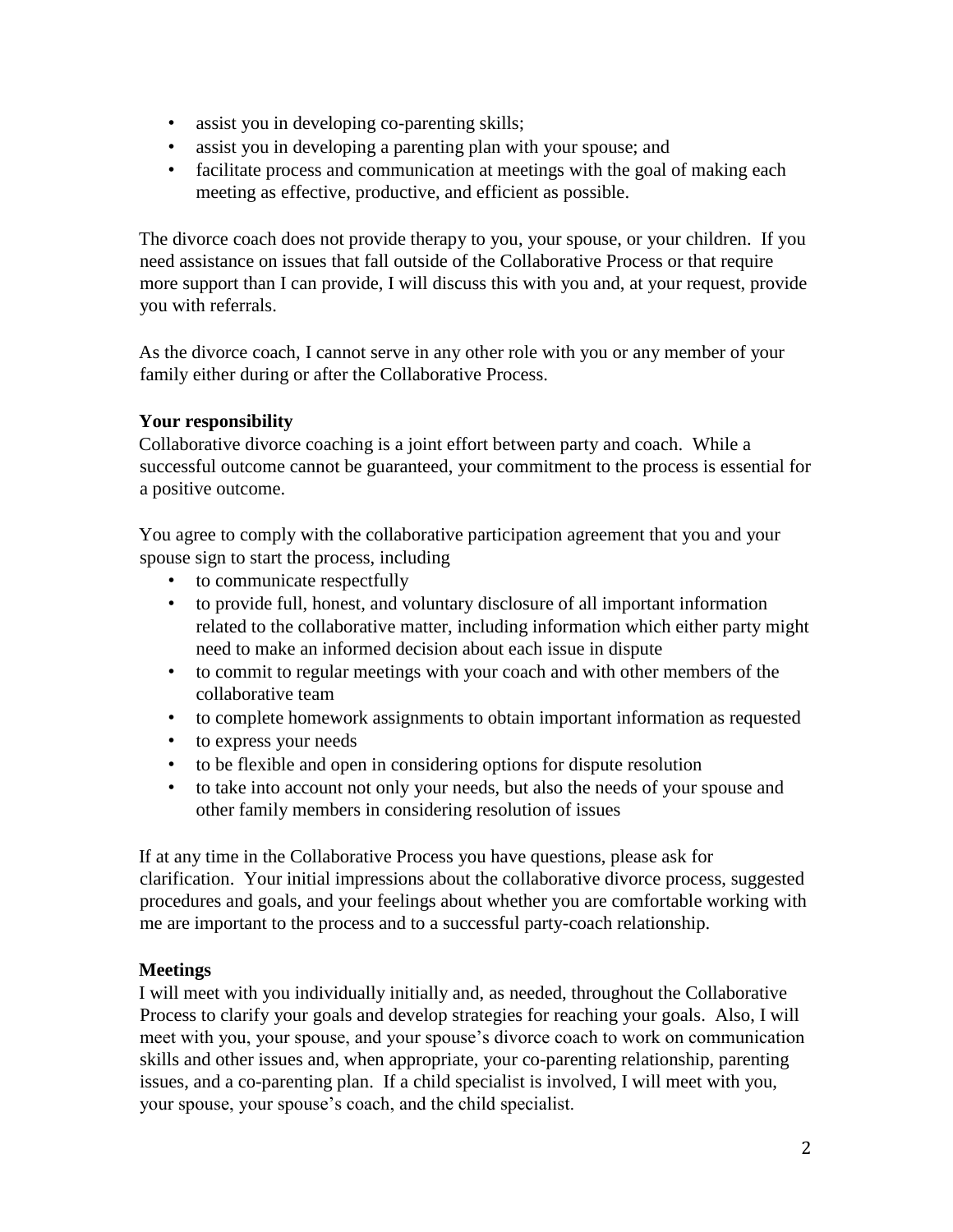When we meet without the collaborative lawyers, the coaches will update the lawyers. We will communicate any co-parenting understanding or plan to the lawyers as a draft. You and your spouse will not sign any agreement without review by your collaborative lawyers.

Your coaches will participate in regular communication with your other team members, including by phone and e-mail, to facilitate the Collaborative Process.

The coach will be paid for any time spent in these communications or drafting.

As your divorce coach, I may also attend collaborative meetings with you, your spouse, the lawyers, and the financial professional.

### **Confidentiality**

In signing this agreement, you agree that information you provide to me is with the understanding that I am permitted to share it with all the professional team members, your spouse or partner, and other professionals retained to assist in your Collaborative process. I agree not to reveal any information obtained in the Collaborative process to individuals outside of the Collaborative process without your consent or as authorized below in this collaborative participation agreement.

You authorize me in my discretion to disclose sufficient information to other Collaborative professionals so that they can be prepared to meet with you to determine whether they can assist you, if hired, in the Collaborative Process.

You recognize and agree that otherwise confidential communications to me may be shared with your spouse, your collaborative team, and any experts brought in as part of the Collaborative Process. Your communications will not be shared with anyone outside the Collaborative Process subject to limited exceptions set forth below in this collaborative participation agreement, including threat of bodily harm, intent to commit a crime, threat of harm or removal of children, threats to your safety (more fully discussed below), or complaints made against a collaborative professional.

If you specifically instruct me not to reveal something you want held in confidence, we will need to discuss an agreeable resolution of your request. If I determine that the information is important to the process, that is, that your spouse might need this information to make an informed decision about an issue in dispute, I will advise you that you need to disclose the information or I will withdraw.

If the Collaborative Process breaks down and your matter ends up in litigation, no documents held by me can be introduced into evidence. Nor can I be called as a witness.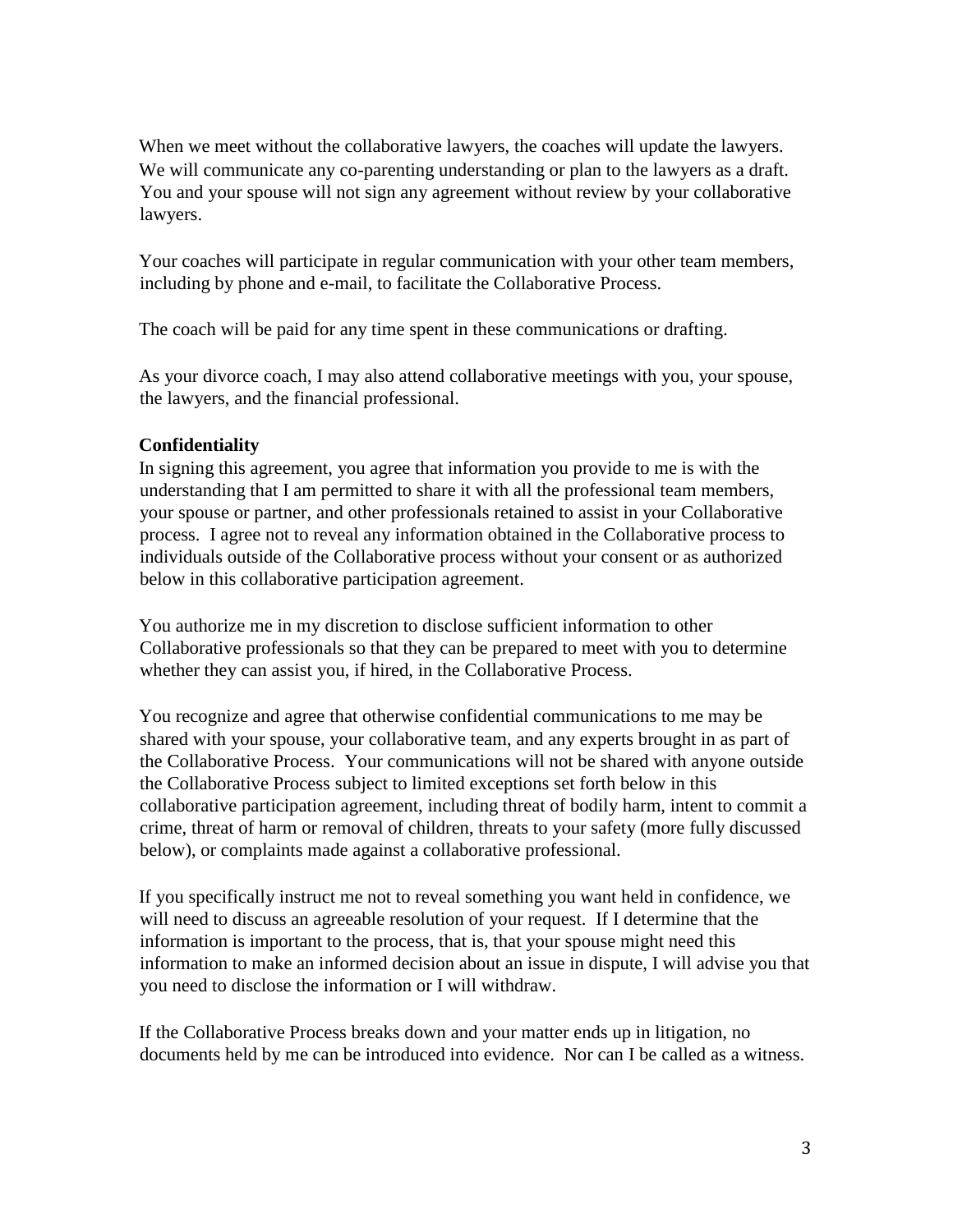In order to more effectively provide service, I may ask to communicate with any of your treating professionals. If so, I will ask you to sign a confidentiality waiver to allow this communication.

#### **Termination**

If you decide that the Collaborative Process is no longer viable and elect to terminate the Collaborative Process, you agree immediately to inform, in writing, your coach and your attorney. Your collaborative team reserves the right to withdraw from the Collaborative Process if either party engages in conduct in violation of the collaborative participation agreement. In the event of termination or withdrawal, all incurred fees are immediately due and payable. I will offer you appropriate referrals to assist your transition out of the Collaborative Process.

I reserve the right to withdraw as your divorce coach if we have a material disagreement about the management of your case, or if you fail to meet your responsibilities under this Agreement, including, but not limited to, your obligation to timely pay statements and comply with requests for additional advances. Should I determine that I need to withdraw, I will make every reasonable effort to protect your interests such as giving you sufficient advance notice so that you can arrange for a new coach.

If the Collaborative process terminates or I withdraw, my role as your divorce coach will end and I cannot meet with you in any capacity.

Should either party elect to move from the Collaborative process to a litigation process, all materials in possession of the divorce coach, including all content (written and oral) of sessions with the divorce coach, may not be used in any Court proceeding. If the Collaborative process terminates and you decide to enter into a litigation process, I cannot be called as a witness.

### **Fees**

My collaborative divorce coach fee is \_\_\_\_\_\_ per hour. I charge for attendance at meetings, emails, report writing, document review, and phone calls.

I request an engagement fee of \$\_\_\_\_\_\_\_ within 2 weeks of receiving your signature on this contract. When the engagement fee is depleted, my billing assistant will invoice you for an additional retainer sum unless you and I make an alternate arrangement for you to pay me on a month to month schedule. Should there be a balance left after all services are charged and paid for, the balance will be returned to you.

I will provide you monthly statements for fees and any costs. Any outstanding balance on your statement is to be paid immediately upon receipt of the bill.

My fees as a divorce coach are not reimbursable by health insurance.